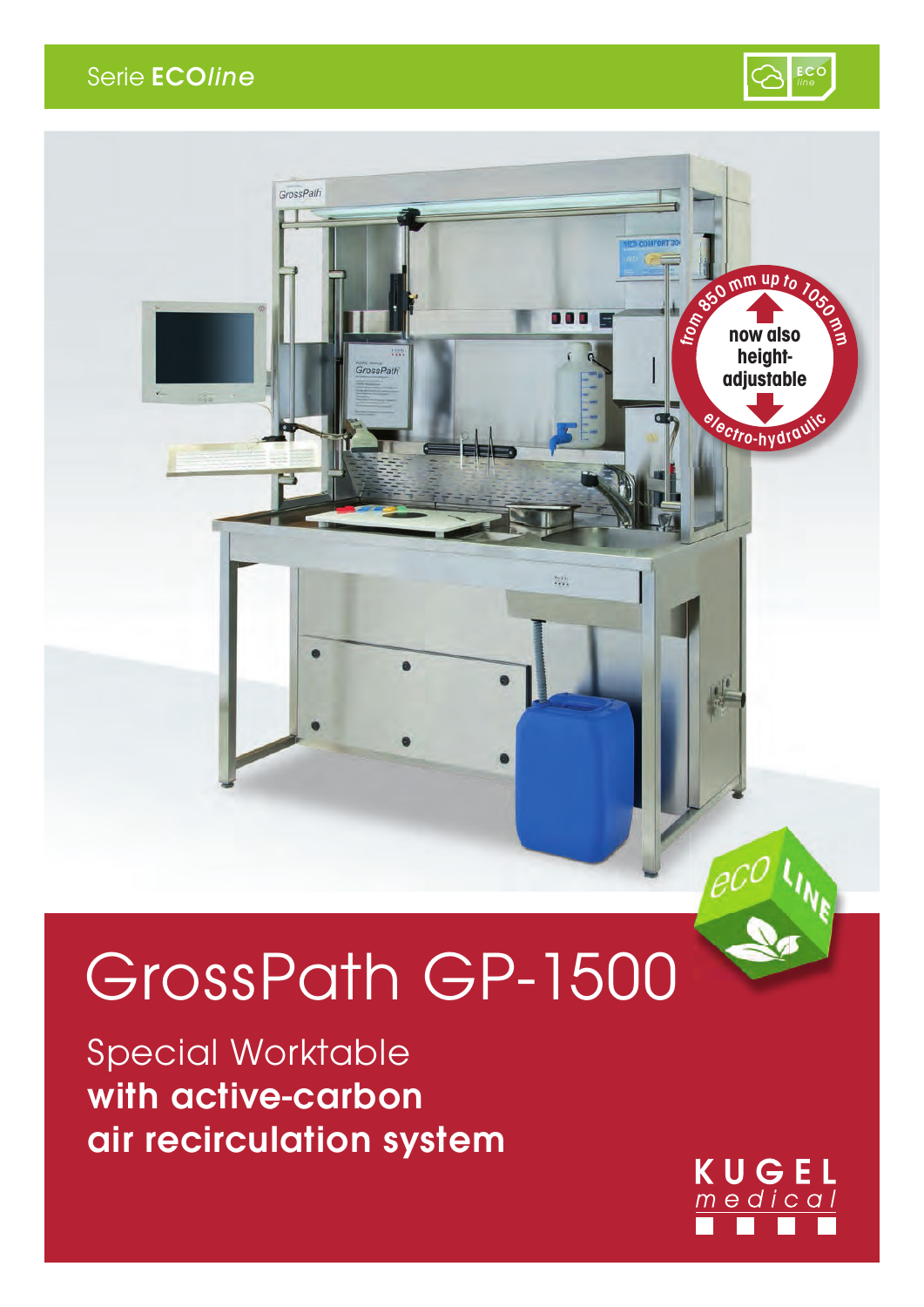## Plug in and work!

GrossPath – the special worktable designed to ensure a pollutionfree, laboratory-grade working environment for slicing and preparing histological slide preparations. Its compact design makes the GrossPath Special Worktable the perfect laboratory equipment, especially for small facilities.

As a product of our ECO*line* range, this worktable has been designed with a special view to conserving energy and resources – while delivering outstanding extraction results.

**Buy it, set it up and power it on:** thanks to its generously proportioned active-carbon air recirculation system, the GrossPath Special Worktable is ready for immediate use – no need for installing a costly separate air ventilation system! The air is suction-extracted off the entire work surface from top to bottom – for optimized removal of any health-hazardous vapors. Formalin concentrations will even be significantly below the maximum allowable concentrations (MAC) throughout the entire extraction zone.

Long service life guaranteed thanks to the **GrossPath's** large-sized special active-carbon filter – for significant savings in operating costs. Filters can be replaced with ease and comfort through a large inspection hatch in the table's understructure.





The investment costs involved in the installation of a customer-supplied ventilation system are significantly higher than the costs required for a stand-alone solution.



Significant reduction in operating costs of up to 30 % by obviating the need for conditioning outside air supply.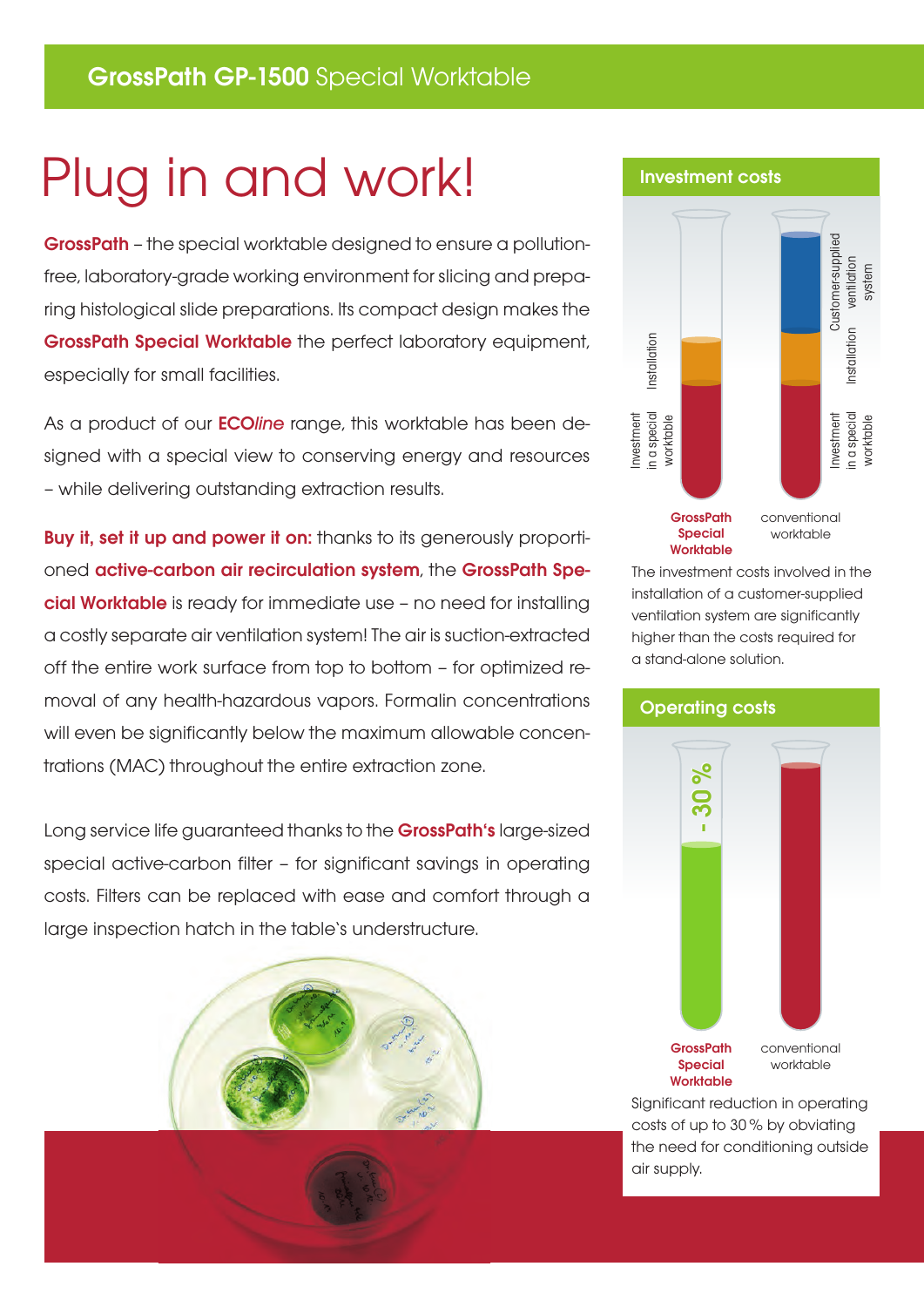



#### Technical advantages and details of the GrossPath GP-1500 Special Worktable:

- **•** Dual workstation with extra-large work surface
- **•** Structure made entirely of highly-polished stainless steel (material code no. 1.4301 – ANSI 304)
- Stationary lighting assembly providing "daylight quality" conditions (approx. 5000° K) – for direct shooting without need of additional flashlight
- **•** 230-Volt dual socket integrated in the lighting assembly
- **•** Solid, self-supporting understructure with adjustable legs
- **•** Lateral rod system for accommodating document holders or Dictaphone brackets (optional\*)
- **•** Railing system for easy installation of a variety of holders or brackets e.g. camera tripod or mag nifying glass with embedded light (optional\*)
- **•** Seamlessly welded 370 x 370 x 150 mm sink
- **•** Mixer tap with pull-out rinsing hose
- **•** Extra-sturdy perforated metal sheet inserts (approx. 10 mm below rim level), D17, T60 perforation
- **•** Integrated exhaust-air connection with volume flow control
- **•** Air velocity at the perforated metal sheet inserts: 0,4 m/sec min.
- **•** Integrated sprinkler system installed underneath the perforated metal sheet inserts, including regulating valve
- **•** Formalin drain with strainer screen insert
- **•** Exhaust air duct blowing from bottom to top
- **•** New: optional electro-hydraulic height adjustable from 850 mm to 1050 mm

*\*Not included in the standard scope of delivery.*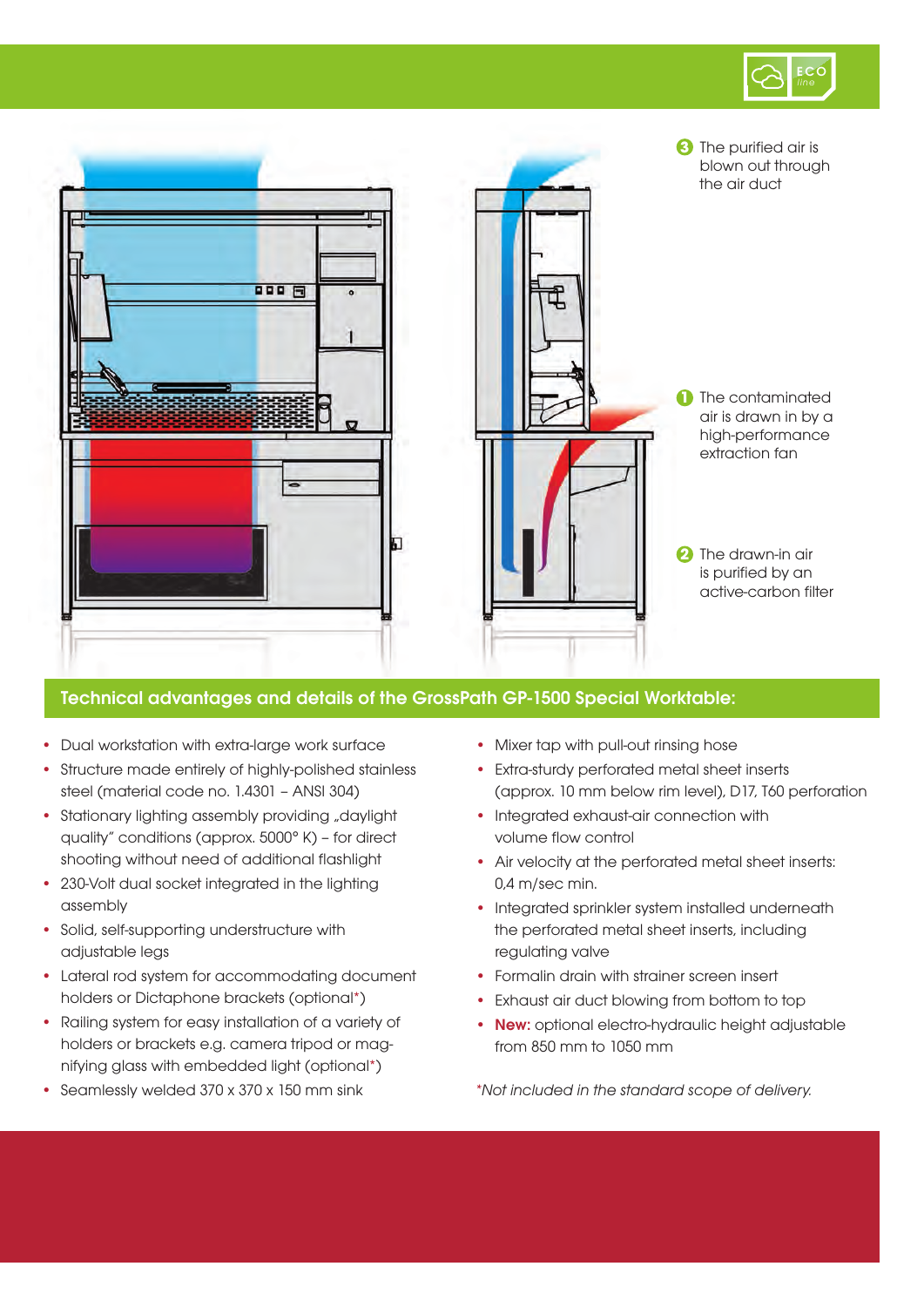#### Our UCS Grossing Tables at a Glance









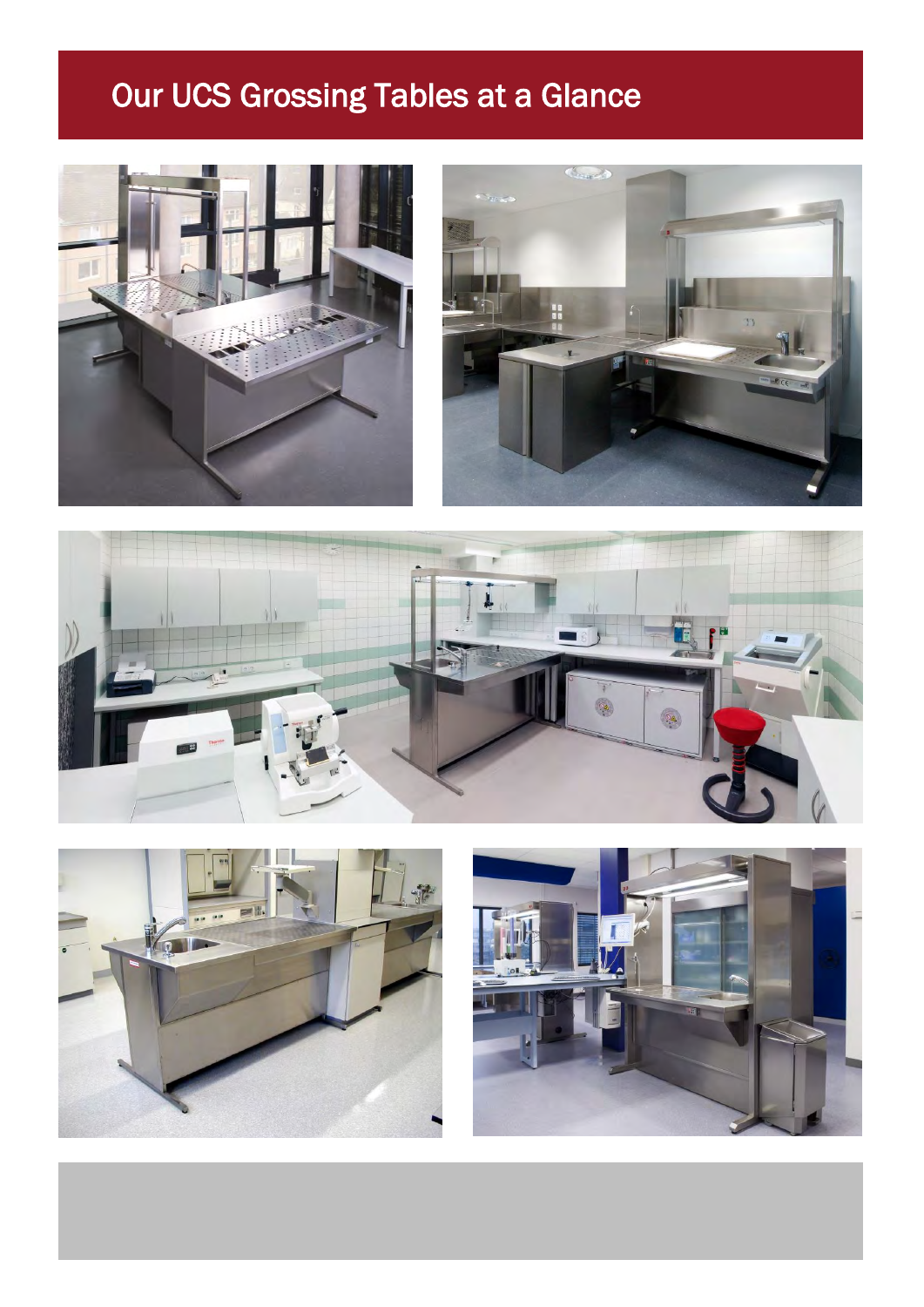

Franklin Gothic Book; 12



Flexible microphone holder laterally Swivelling document holder laterally Flexible iPad/tablet holder laterally mounted to the side rails FHH-SS-300 mounted to the side rails DH-A4-SS mounted to the side rails Flexible microphone holder laterally<br>
mounted to the side rails FHH-SS-300 Flexible iPad/tablet holder laterally<br>
Art. No. 060.012.031 Art. No. 060.012.031 FH-TABLET-SS-300



Swivelling scanner holder laterally Swivelling dictaphone holder The Tormalin-dispensing system<br>
SH-SS-PH 730 TDS-05/1-F mounted to the side rails and results of the side rails and the side rails of the side rails SH-SS-PH 730 FDS-05/1-F<br>FH-SCAN-SS-300 Art. No. 060.020.041 Art. No. 060.012.024 Art. No. 060.100.105



Camera holder mounted to the Magnifier with illumination mounted Flexible microphone holder mounted<br>
Flexible microphone holder mounted to the railing system KA-H-400 to the railing system KH-RS-500 railing system KA-H-400 to the railing system LL-WM72-RS to the railing system FH-RS to the railing system FH-<br>Art. No. 060.016.065 Art. No. 060.016.065 Art. No. 060.016.065





Art. No. 060.020.041





Art. No. 060.022.036

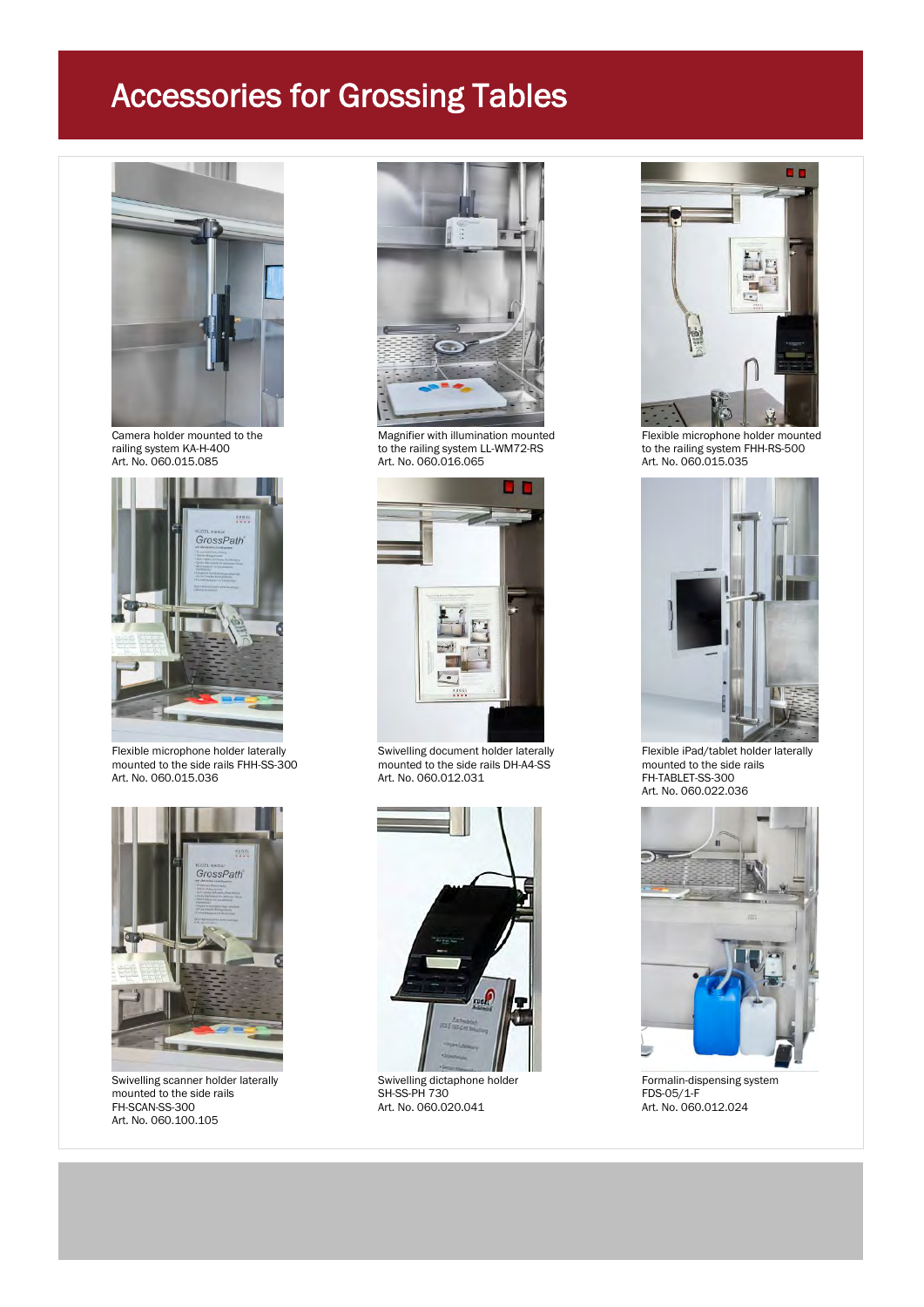

Franklin Gothic Book; 12

Waste shaft with extraction and Waste shaft with extraction and Glove holder made of stainless<br>stainless steel waste bin CVC waste bin MÜ-AS-150-M-K steel HHK Art. No. 060.012.056



stainless steel waste bin and the process of the PVC waste bin MÜ-AS-150-M-K steel HHK<br>MÜ-AS-150-M Art. No. 060.012.057 Art. No. 060.020.074 Art. No. 060.012.057



Paper dispenser made of stainless steel K 300 Art. No. 020.012.075



Art. No. 060.022.033 rails



Centimeter scale etched into a grossing table LIN-UCS Magnetic bar for instruments mounted to the storage Art. No. 060.012.076 board MS-300



Monitor holder MT-SS laterally mounted to the side rails Keyboard holder THB-SS laterally mounted to the side Art. Nr. 060.022.080



Art. No. 060.012.077

Magnetic bar for instruments mounted to the illumination (BEA) MS-300-BEA Art. No. 060.112.077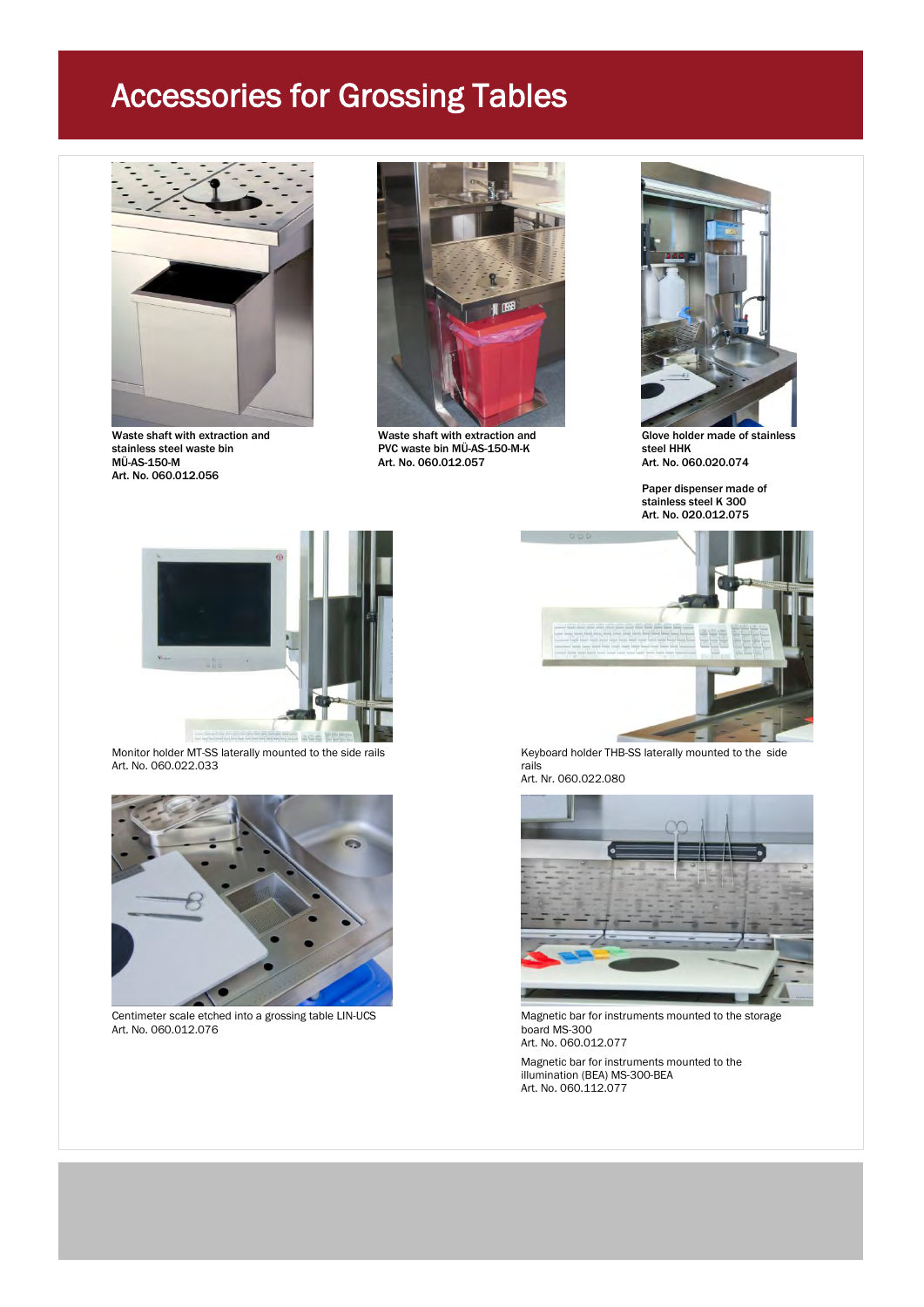

Cutting board made of Corian with a round black point Cutting board made of polyethylene SB-PE-50/40 SB-CO-50/40-SE Art. No. 060.012.010 Art. No. 060.012.012







Camera holder mounted to the railing system with monitor and keyboard holder laterally mounted to the side rails suitable for the *PathLite Compact* camera system consisting of camera for glare-free gross imaging and suitable computer and monitor with preinstalled *VividPath* software.







Cable channel installed around the entire illumination of a grossing table. USB and LAN ports separately available upon request.

Width cable channel 1,500 mm KK-BEA-1500 – Art. No. 060.018.120 Width cable channel 1,750 mm KK-BEA-1750 – Art. No. 060.018.122 Width cable channel 2,000 mm KK-BEA-2000 – Art. No. 060.018.124